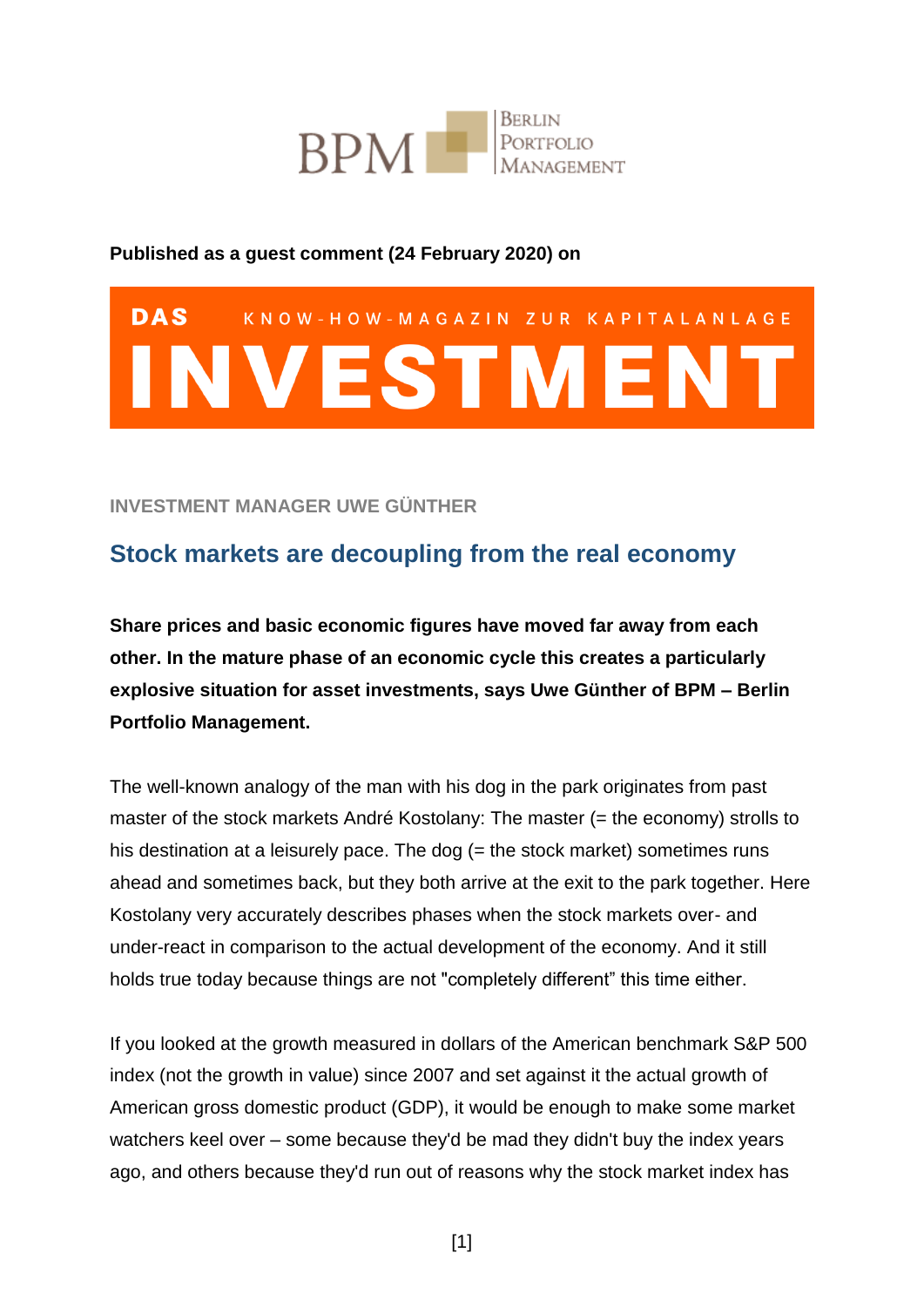decoupled from real economic growth in a historically almost unprecedented way and continues to do so.

When making this comparison, it's worth digging a little deeper because the relationship between the development of the stock markets on the one hand and turnovers, growth in profits, book values, sales proceeds, profits and debt and other company valuation figures on the other has often reached extreme, and in part historically unique valuation levels.



#### **S&P 500 versus real GDP growth vs. sales growth**

Source: RIA Advisors

But indices in general, and the S&P 500 in particular in this case, are not a good yardstick for measuring the dynamics of economies. According to easily understandable calculations made by several investment banks, FAANG shares as they are known (Facebook, Amazon, Apple, Netflix, Alphabet - previously Google), plus a few others like Microsoft and Tesla, are responsible for a predominant amount of the growth of shares by themselves.

If these are deducted, a different and to some degree quite gloomy picture reveals itself. Even *with* FAANG and friends, from March 2000 till today the S&P 500 has only brought the modest return of 5.6 per cent annually. That may come as a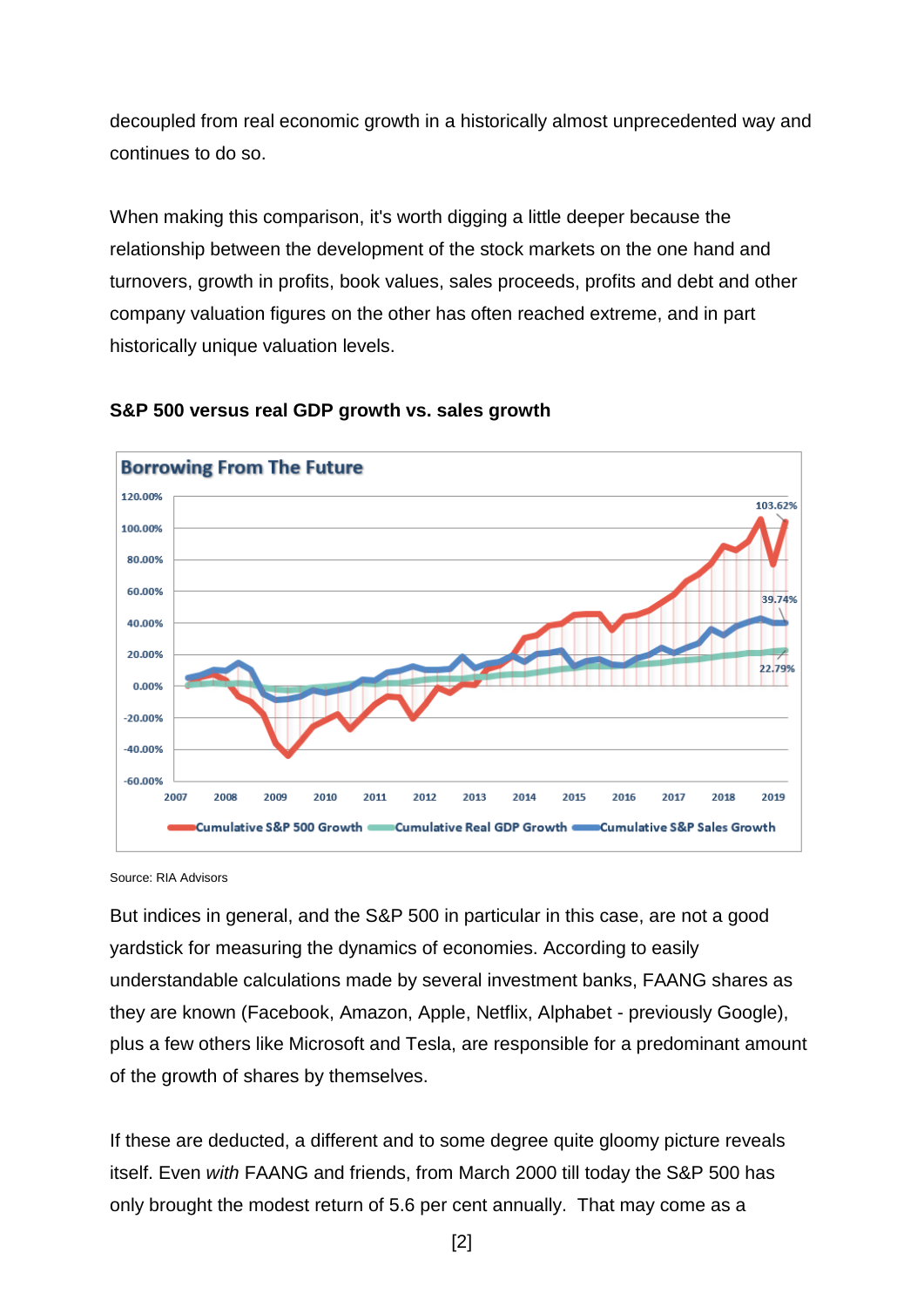surprise to the odd stock market optimist or two. And caution is advised because in order to continue this trend in value (some well-known colleagues are even much more optimistic), conditions would have to exist which should make even the greatest of optimists have doubts.

#### **Looking in the rear-view mirror is dangerous**

The strategy of just betting on past winners and their trends could prove to be a serious mistake in the near future. After all, it was particularly share repurchases, the seemingly endless availability of central bank liquidity, hedge fund and central bank purchases as well as a skewed interests market which caused rates to sky rocket ever higher. The current positive stock market dynamics (and future anticipated ones) can hardly be derived from turnover and earnings figures alone or from the future company growth that can actually be expected.

Even the reason of endlessly low interest rates, often eagerly touted by many colleagues, could easily turn out to be wrong. The central banks themselves typically contest their responsibility for the low interest rates. If this is the case, maybe the current capital market interest rates are actually giving us a foretaste of the extremely low economic growth to come for which sooner or later the market à la Kostolany will set the prices. That would make a fairy tale out of any future anticipated profits inherent in the stock market rates.

But maybe there's another argument for the extreme company valuations and stock market rates that hasn't been adequately considered up till now. It's precisely the companies just named that have been piling up one kind of raw material in their warehouses for quite a while which is going to become more and more significant in the future: data. Yet it still remains moot to what extent this treasure of the future will be able to be transformed into hard cash (including from the political and regulatory standpoint).

The only thing that's certain is the unenlightening fact that hardly anyone will want to leave the party (or the herd of consultants) early so as not to end up as a loser, even though they're perfectly familiar with the facts of history and simple mathematical relationships. The stock market is still probably the only market place where people